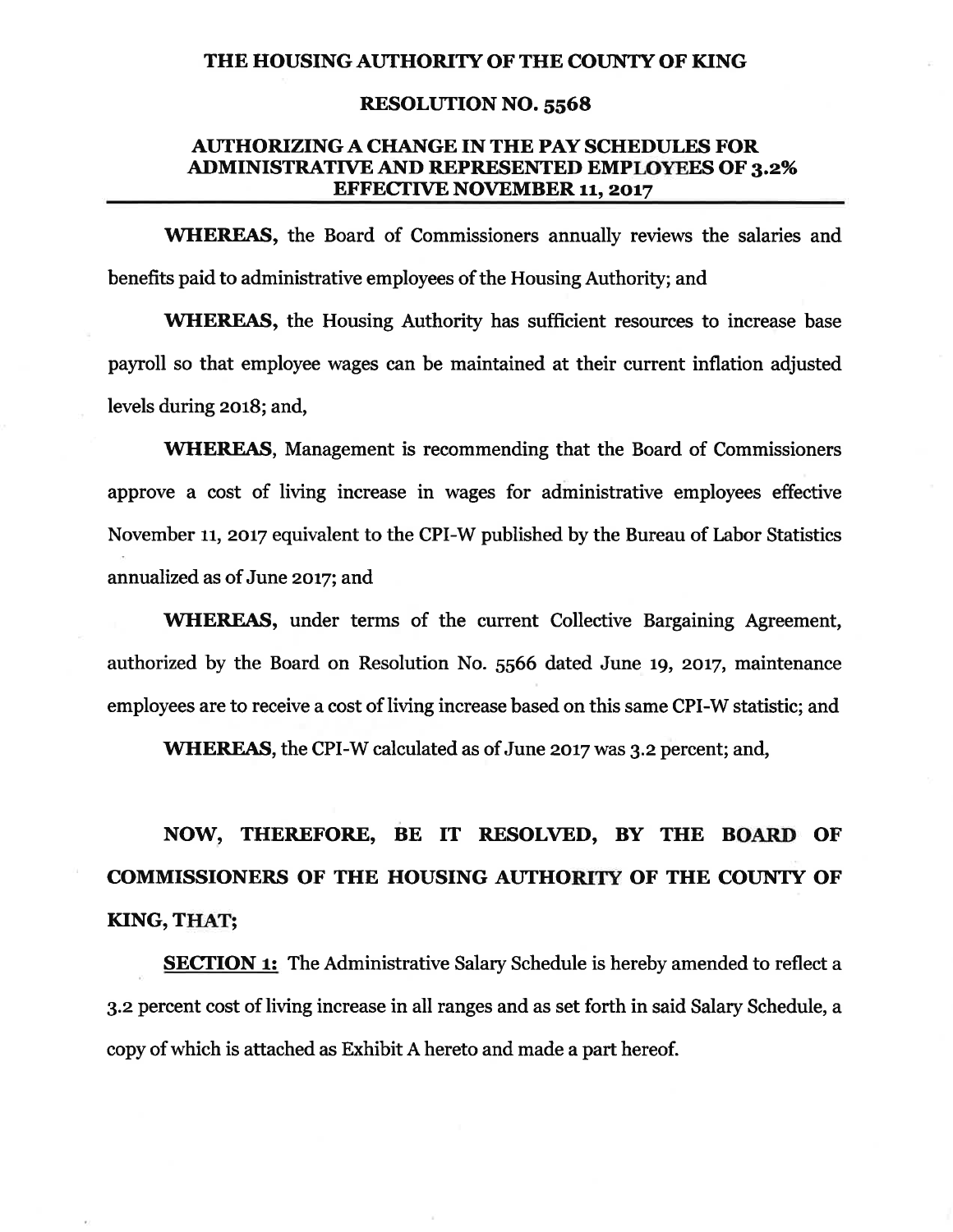Resolution No. 5568 Cost of Living Increases September 18, 2017 Special Board Meeting Page 2 of 2

**SECTION 2:** The Maintenance Salary Schedule is hereby amended to reflect a 3.2 percent cost of living increase and as set forth in said Wage Schedule, a copy of which is attached as Exhibit B hereto and made a part hereof.

**SECTION 3:** The rates set forth in both the Administrative and Maintenance Schedules will be increased effective at the beginning of the pay period which begins on November 11, 2017.

ADOPTED BY THE BOARD OF COMMISSIONERS OF THE HOUSING AUTHORITY OF THE COUNTY OF KING AT A SPECIAL MEETING THEREOF THIS 18th DAY OF SEPTEMBER 2017.

# THE HOUSING AUTHORITY OF THE **COUNTY OF KING, WASHINGTON**

uglas J. Barnes, Chair **Board of Commissioners** 

**STEPHEN J. NORMAN** Secretary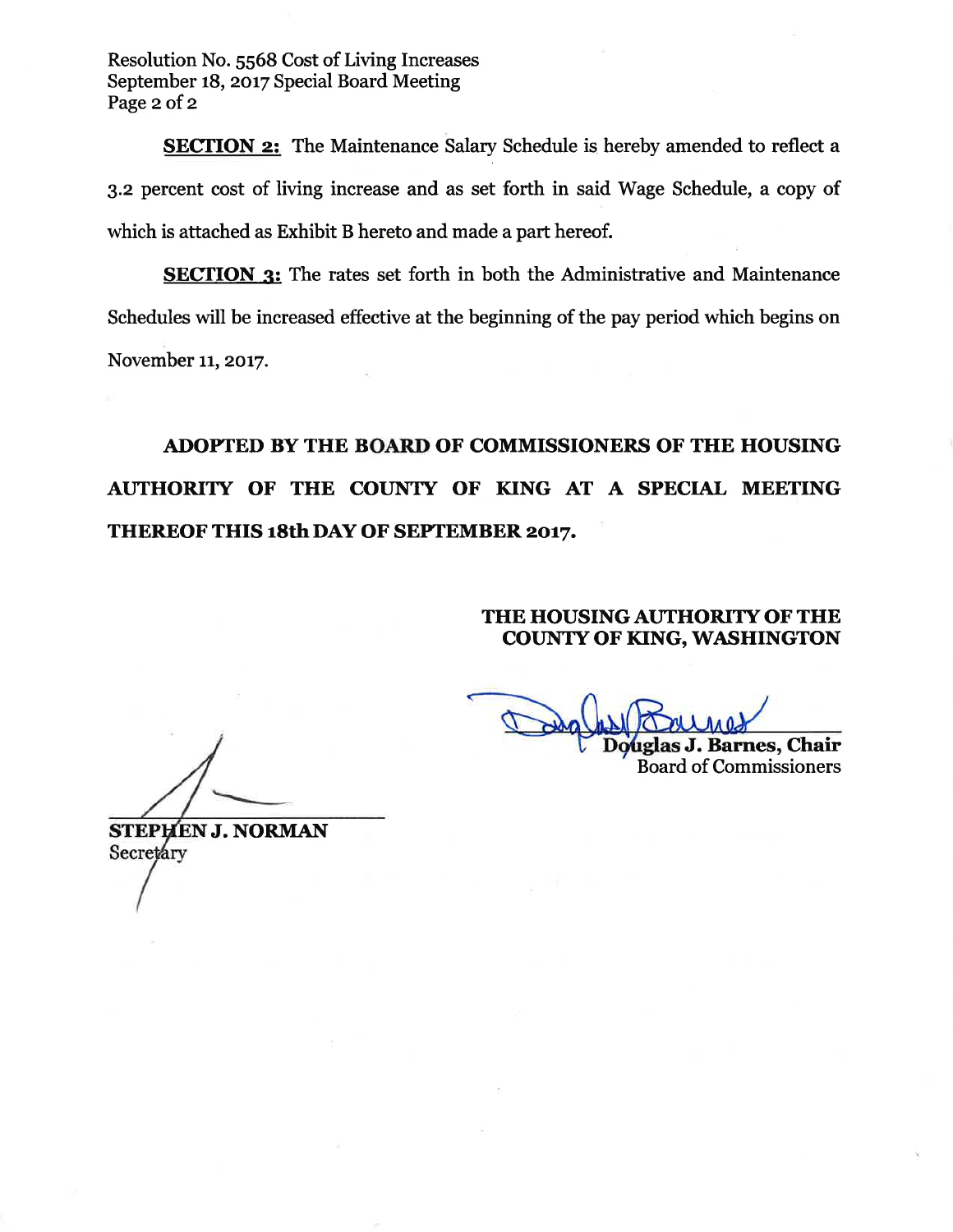#### **EXHIBIT A**

**King County Housing Authority Administrative Pay Plan Non-Represented Employees November 11, 2017 - November 10, 2018**

| Range | Type    | Minimum      | Midpoint     | Maximum      | Exceptional  |
|-------|---------|--------------|--------------|--------------|--------------|
| Ο     | Annual  | 133,003.1097 | 163,427.5710 | 193,852.0323 | 214,135.0066 |
| Ο     | Monthly | 11,083.5925  | 13,618.9642  | 16,154.3360  | 17,844.5839  |
| Ο     | Hourly  | 63.9438      | 78.5709      | 93.1981      | 102.9495     |
|       |         |              |              |              |              |
| Ν     | Annual  | 120,911.9180 | 148,117.0994 | 175,322.2810 | 193,459.0686 |
| N     | Monthly | 10,075.9932  | 12,343.0916  | 14,610.1901  | 16,121.5891  |
| Ν     | Hourly  | 58.1307      | 71.2101      | 84.2896      | 93.0092      |
|       |         |              |              |              |              |
| М     | Annual  | 113,340.7553 | 138,842.4254 | 164,344.0953 | 181,345.2086 |
| М     | Monthly | 9,445.0629   | 11,570.2021  | 13,695.3413  | 15,112.1007  |
| М     | Hourly  | 54.4907      | 66.7512      | 79.0116      | 87.1852      |
|       |         |              |              |              |              |
| L     | Annual  | 107,943.5766 | 128,182.9972 | 148,422.4178 | 161,915.3650 |
|       | Monthly |              |              |              |              |
| L     |         | 8,995.2981   | 10,681.9164  | 12,368.5348  | 13,492.9471  |
| L     | Hourly  | 51.8960      | 61.6264      | 71.3569      | 77.8439      |
|       |         |              |              |              |              |
| K     | Annual  | 98,132.7470  | 114,692.6483 | 131,252.5492 | 142,292.4832 |
| Κ     | Monthly | 8,177.7289   | 9,557.7207   | 10,937.7124  | 11,857.7069  |
| K     | Hourly  | 47.1792      | 55.1407      | 63.1022      | 68.4098      |
|       |         |              |              |              |              |
| J     | Annual  | 89,211.5881  | 104,266.0438 | 119,320.4992 | 129,356.8030 |
| J     | Monthly | 7,434.2990   | 8,688.8370   | 9,943.3749   | 10,779.7336  |
| J     | Hourly  | 42.8902      | 50.1279      | 57.3656      | 62.1908      |
|       |         |              |              |              |              |
| I     | Annual  | 81,101.4439  | 94,787.3125  | 108,473.1811 | 117,597.0936 |
| ı     | Monthly | 6,758.4537   | 7,898.9427   | 9,039.4318   | 9,799.7578   |
| ı     | Hourly  | 38.9911      | 45.5708      | 52.1506      | 56.5371      |
|       |         |              |              |              |              |
| н     | Annual  | 70,522.9946  | 82,423.7501  | 94,324.5053  | 102,258.3422 |
| н     | Monthly | 5,876.9162   | 6,868.6458   | 7,860.3754   | 8,521.5285   |
| н     | Hourly  | 33.9053      | 39.6268      | 45.3483      | 49.1627      |
|       |         |              |              |              |              |
| G     | Annual  | 61,324.3431  | 71,672.8261  | 82,021.3090  | 88,920.2976  |
| G     | Monthly | 5,110.3619   | 5,972.7355   | 6,835.1091   | 7,410.0248   |
| G     | Hourly  | 29.4829      | 34.4581      | 39.4333      | 42.7501      |
|       |         |              |              |              |              |
| F     | Annual  | 53,325.5158  | 62,324.1965  | 71,322.8773  | 77,321.9979  |
| F     | Monthly | 4,443.7930   | 5,193.6830   | 5,943.5731   | 6,443.4998   |
| F     | Hourly  | 25.6373      | 29.9636      | 34.2898      | 37.1740      |
|       |         |              |              |              |              |
| E     | Annual  | 48,477.7416  | 55,749.4028  | 63,021.0642  | 67,868.8384  |
| Е     | Monthlv | 4,039.8118   | 4,645.7836   | 5,251.7554   | 5,655.7365   |
| E     | Hourly  | 23.3066      | 26.8026      | 30.2986      | 32.6292      |
|       |         |              |              |              |              |
| D     | Annual  | 44,070.6742  | 50,681.2753  | 57,291.8765  | 61,698.9438  |
| D     | Monthly | 3,672.5562   | 4,223.4396   | 4,774.3230   | 5,141.5787   |
| D     | Hourly  | 21.1878      | 24.3660      | 27.5442      | 29.6630      |
|       |         |              |              |              |              |
| С     | Annual  | 40,064.2493  | 46,073.8868  | 52,083.5242  | 56,089.9490  |
| С     | Monthly | 3,338.6874   | 3,839.4906   | 4,340.2937   | 4,674.1624   |
| C     | Hourly  | 19.2617      | 22.1509      | 25.0402      | 26.9663      |
|       |         |              |              |              |              |
| В     | Annual  | 36,422.0448  | 41,885.3516  | 47,348.6582  | 50,990.8627  |
| В     | Monthly | 3,035.1704   | 3,490.4460   | 3,945.7215   | 4,249.2386   |
| В     | Hourly  | 17.5106      | 20.1372      | 22.7638      | 24.5148      |
|       |         |              |              |              |              |
| Α     | Annual  | 33,110.2034  | 37,456.7621  | 41,802.5741  | 44,698.7746  |
| Α     | Monthly | 2,759.1836   | 3,121.3968   | 3,483.5478   | 3,724.8979   |
| Α     | Hourly  | 15.9184      | 18.0081      | 20.0974      | 21.4898      |